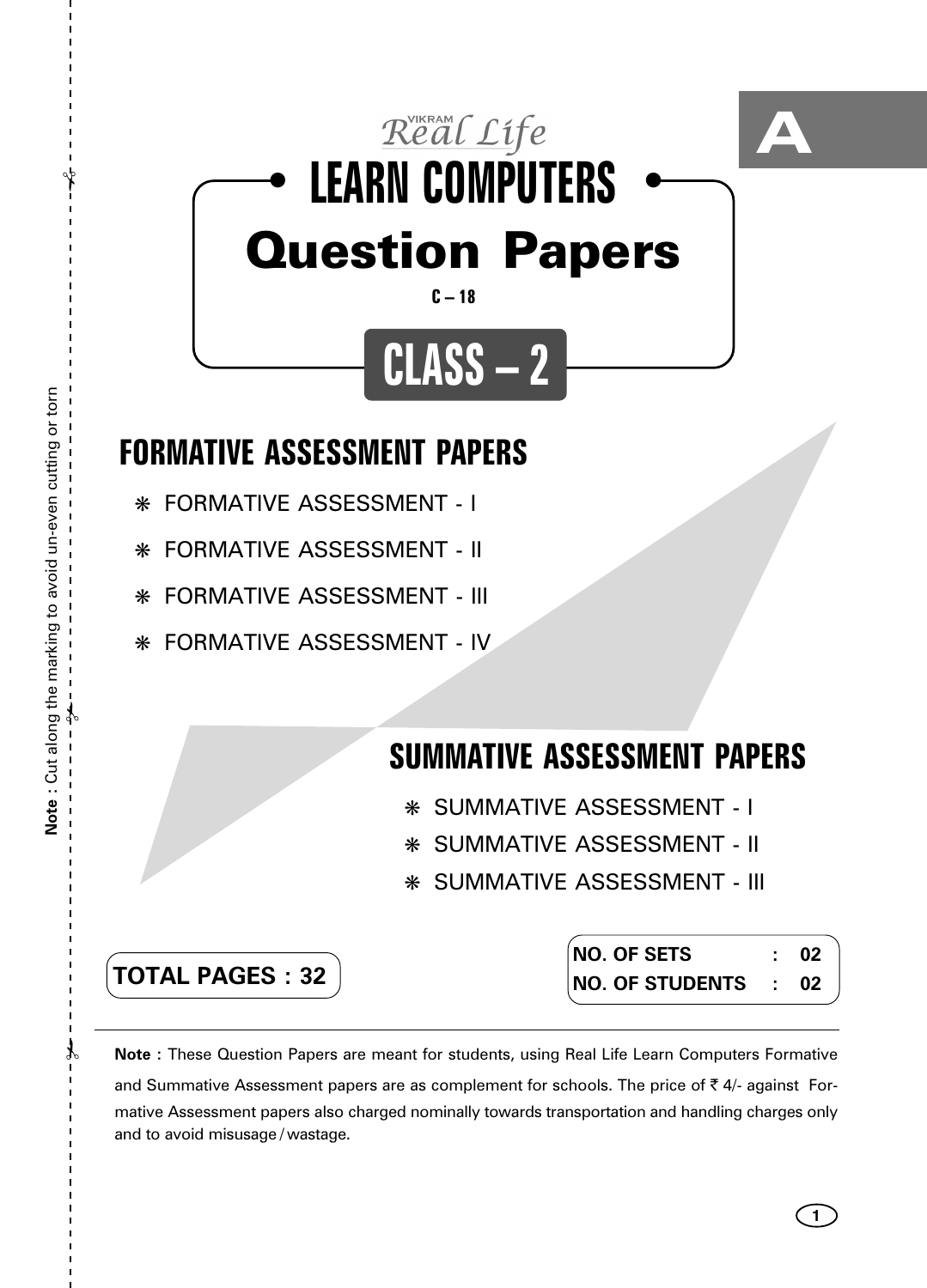|            | <b>LESSON PLAN</b><br><b>CLASS : 2</b> |                                  |  |  |  |  |  |  |  |  |  |
|------------|----------------------------------------|----------------------------------|--|--|--|--|--|--|--|--|--|
|            |                                        | <b>Real Life Learn Computers</b> |  |  |  |  |  |  |  |  |  |
|            | <b>Months</b>                          | <b>Chapters</b>                  |  |  |  |  |  |  |  |  |  |
| $FA - I$   | $June - July$                          | Chapter: 1                       |  |  |  |  |  |  |  |  |  |
| $FA - II$  | August                                 | Chapter: 2                       |  |  |  |  |  |  |  |  |  |
| $SA - I$   | September                              | Chapters: 1 - 3                  |  |  |  |  |  |  |  |  |  |
| $FA - III$ | October - November                     | Chapters: 4, 5                   |  |  |  |  |  |  |  |  |  |
| $SA - II$  | December                               | Chapters: 1 - 6                  |  |  |  |  |  |  |  |  |  |
| $FA - IV$  | January - February                     | Chapter: 7                       |  |  |  |  |  |  |  |  |  |
|            | March                                  | Revision                         |  |  |  |  |  |  |  |  |  |
| $SA - III$ | April                                  | Chapters: 1 - 8                  |  |  |  |  |  |  |  |  |  |
|            |                                        |                                  |  |  |  |  |  |  |  |  |  |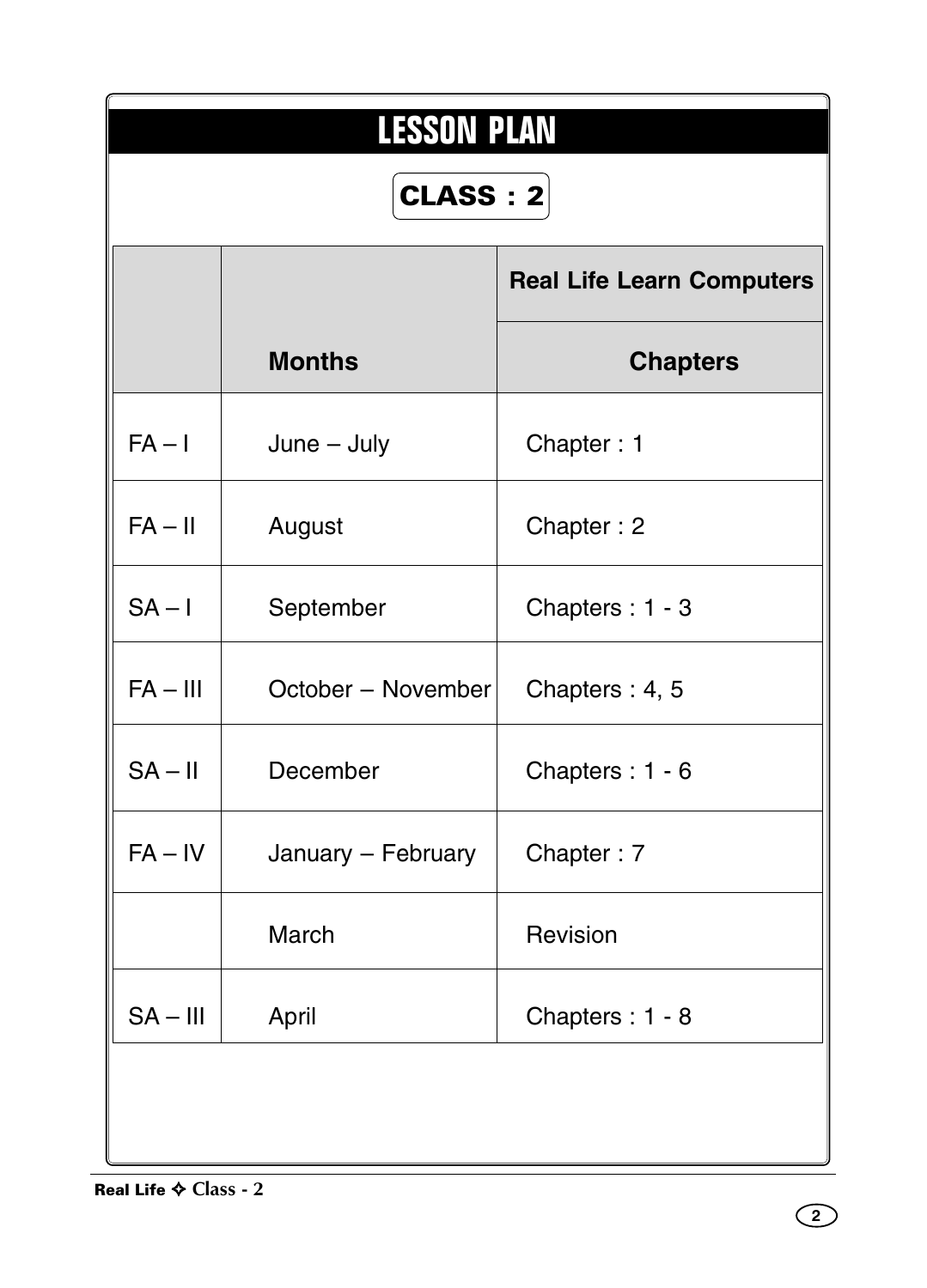|    | $C-18$<br><b>Real Life</b><br><b>Learn Computers</b><br><b>Textbook</b> | <b>FORMATIVE ASSESSMENT - I</b>                                                                      |          | $Class - 2:$  |               |                        |                          |                     |
|----|-------------------------------------------------------------------------|------------------------------------------------------------------------------------------------------|----------|---------------|---------------|------------------------|--------------------------|---------------------|
|    | Syllabus:<br>(Chapter - 1)                                              | <b>REAL LIFE LEARN COMPUTERS</b>                                                                     |          |               |               |                        | 25                       |                     |
|    | $(Pg. No.s: 5-7)$                                                       | Time: 1 Hour                                                                                         |          |               |               | Max. Marks: 25         |                          |                     |
|    | <b>Name:</b>                                                            |                                                                                                      |          | <b>Class:</b> |               | <b>Section:</b>        | <b>Roll No.</b>          |                     |
|    |                                                                         | I. Answer the following questions.                                                                   |          |               |               |                        |                          | $(5 \times 2 = 10)$ |
|    |                                                                         | 1. How many parts does a computer consists of ?                                                      |          |               |               |                        |                          |                     |
|    |                                                                         | 2. Which part is known as the 'brain of the computer'?                                               |          |               |               |                        |                          |                     |
|    |                                                                         | 3. What is the use of keyboard?<br>4. Which part helps us to move around the screen and click icons? |          |               |               |                        |                          |                     |
|    |                                                                         | 5. From which word does the 'computer' derived from?                                                 |          |               |               |                        |                          |                     |
|    | II. Fill in the blanks:                                                 |                                                                                                      |          |               |               |                        |                          | $(5 \times 1 = 5)$  |
|    |                                                                         |                                                                                                      |          |               |               |                        |                          |                     |
|    |                                                                         |                                                                                                      |          |               |               |                        |                          |                     |
|    |                                                                         | 3.  is an order given to do some work.                                                               |          |               |               |                        |                          |                     |
|    |                                                                         |                                                                                                      |          |               |               |                        |                          |                     |
|    |                                                                         |                                                                                                      |          |               |               |                        |                          |                     |
|    | III. Write 'yes' or 'no'.                                               |                                                                                                      |          |               |               |                        |                          | $(5 \times 1 = 5)$  |
|    |                                                                         | 1. Icon is a symbolic representation of a program.                                                   |          |               |               |                        |                          |                     |
|    |                                                                         | 2. Computer makes our work easier.                                                                   |          |               |               |                        |                          |                     |
| 3. |                                                                         | Task is a fact provided on something.                                                                |          |               |               |                        |                          |                     |
|    |                                                                         | 4. C.P.U. performs all the tasks.                                                                    |          |               |               |                        |                          |                     |
|    |                                                                         | 5. A standard keyboard consists of 100 keys.                                                         |          |               |               |                        |                          |                     |
|    | IV. Match the following.                                                |                                                                                                      |          |               |               |                        |                          | $(5 \times 1 = 5)$  |
|    | 1. Mouse                                                                |                                                                                                      | $\Gamma$ | 1             | A)            | type the instruction   |                          |                     |
|    | 2. Keyboard                                                             |                                                                                                      |          |               | B)            | display information    |                          |                     |
|    | 3. C.P.U.                                                               |                                                                                                      |          |               |               |                        |                          |                     |
|    |                                                                         |                                                                                                      |          |               | $\mathcal{C}$ | compute                |                          |                     |
|    | 4. Monitor                                                              |                                                                                                      |          |               | D)            | click icons            |                          |                     |
|    | 5. Computer                                                             |                                                                                                      |          |               | E)            | performs all the tasks |                          |                     |
|    |                                                                         |                                                                                                      |          | *****         |               |                        |                          |                     |
|    | Real Life $\diamond$ Class - 2                                          |                                                                                                      |          | 1             |               |                        | Learn Computers : FA - I | 3                   |

 $\frac{1}{1}$ 

 $\mathbf{I}$  $\overline{\phantom{a}}$  $\mathsf{l}$  $\overline{1}$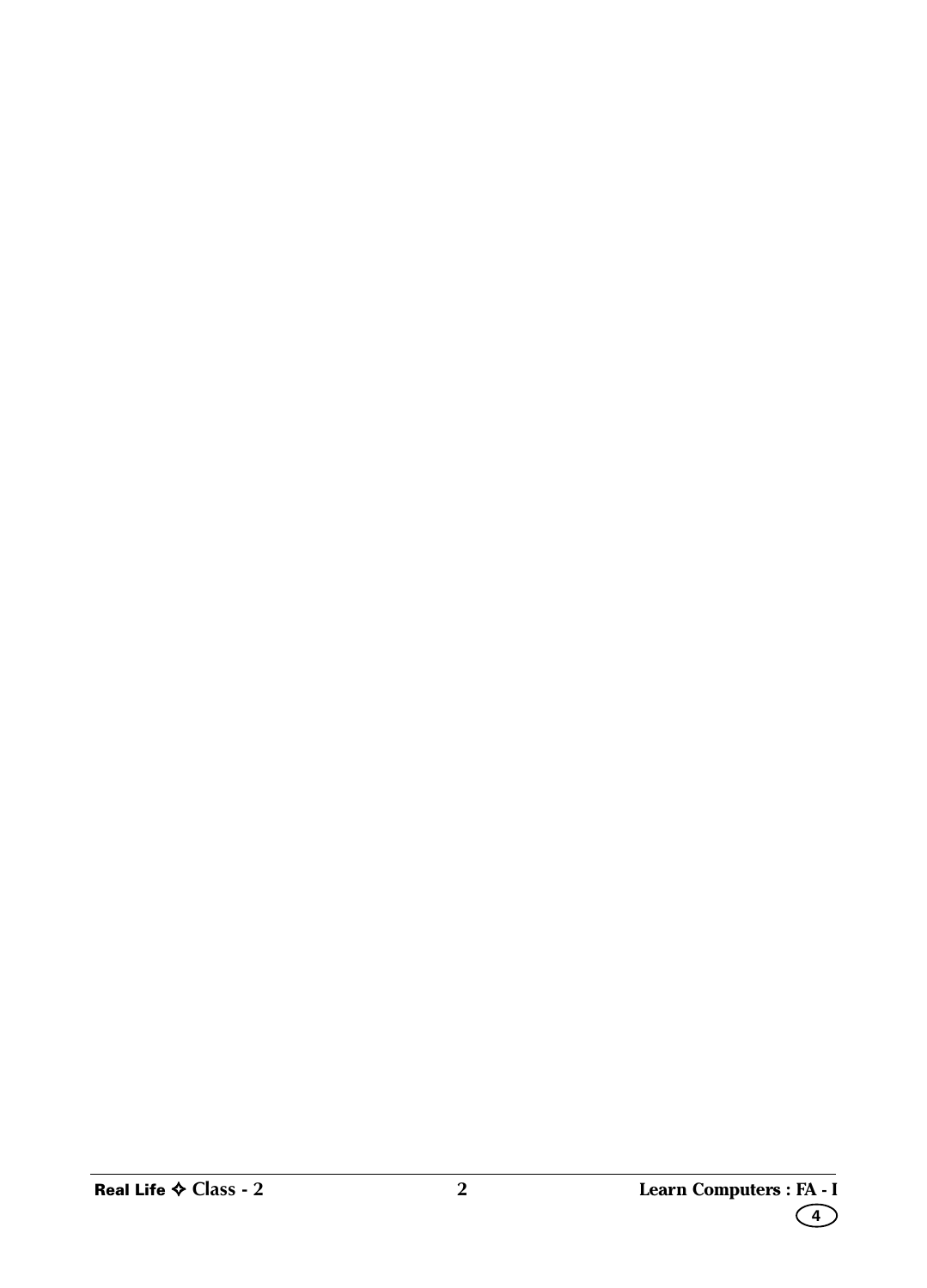| $\partial\mathbf{b}$ |    | $C-18$<br><b>Real Life</b><br><b>Learn Computers</b><br><b>Textbook</b> | <b>FORMATIVE ASSESSMENT - II</b>                |              | $Class - 2$   |               |                                |                                |
|----------------------|----|-------------------------------------------------------------------------|-------------------------------------------------|--------------|---------------|---------------|--------------------------------|--------------------------------|
|                      |    | Syllabus:<br>$(Chapter - 2)$                                            | <b>REAL LIFE LEARN COMPUTERS</b>                |              |               |               |                                | <b>25</b>                      |
|                      |    | (Pg. No.s: 8-16)                                                        | Time: 1 Hour                                    |              |               |               | Max. Marks: 25                 |                                |
|                      |    | <b>Name:</b>                                                            |                                                 |              | <b>Class:</b> |               | <b>Section:</b>                | <b>Roll No.</b>                |
|                      |    |                                                                         | I. Answer the following questions.              |              |               |               |                                | $(5 \times 2 = 10)$            |
|                      |    |                                                                         | 1. Write any two input devices.                 |              |               |               |                                |                                |
|                      |    | 2. Explain about A.L.U.                                                 |                                                 |              |               |               |                                |                                |
|                      |    | 3. What is output unit?                                                 |                                                 |              |               |               |                                |                                |
|                      |    |                                                                         | 4. What are the units present in C.P.U. ?       |              |               |               |                                |                                |
|                      |    |                                                                         | 5. What is the use of directional keys?         |              |               |               |                                |                                |
|                      |    | II. Fill in the blanks:                                                 | 1. Mouse is an example of  device.              |              |               |               |                                | $(5 \times 1 = 5)$             |
|                      |    |                                                                         |                                                 |              |               |               |                                |                                |
|                      |    |                                                                         | 3.  key is used to move page upwards.           |              |               |               |                                |                                |
|                      |    |                                                                         | 4.  key is used to erase a character backwards. |              |               |               |                                |                                |
|                      |    |                                                                         | 5. C.P.U. consists of  parts.                   |              |               |               |                                |                                |
|                      |    |                                                                         |                                                 |              |               |               |                                |                                |
|                      |    | III. Match the following :<br>1. C.P.U.                                 |                                                 |              |               |               | A) Arithmetic and Logic unit   | $(5 \times 1 = 5)$             |
|                      |    |                                                                         |                                                 | $\mathbf{I}$ | $\mathbf{I}$  |               |                                |                                |
|                      |    | 2. A.L.U.                                                               |                                                 |              |               | B)            | Output Unit                    |                                |
|                      |    | 3. C.U.                                                                 |                                                 |              |               | $\mathcal{C}$ | Memory Unit                    |                                |
|                      |    | 4. O.U.                                                                 |                                                 |              |               | D)            | Control Unit                   |                                |
|                      |    | 5. M.U.                                                                 |                                                 |              |               | E)            | <b>Central Processing Unit</b> |                                |
|                      |    | IV. Fill the missing letters :                                          |                                                 |              |               |               |                                | $(5 \times 1 = 5)$             |
|                      | 1. | E R<br>$\circ$                                                          | S<br>Τ<br>O                                     |              |               |               |                                |                                |
|                      | 2. | E                                                                       | P E                                             |              |               |               |                                |                                |
|                      | 3. | Ġ<br>L                                                                  | L                                               |              |               |               |                                |                                |
|                      | 4. | M                                                                       | Y                                               |              |               |               |                                |                                |
|                      | 5. | F<br>N                                                                  | ONAL<br>Τ                                       |              |               |               |                                |                                |
|                      |    |                                                                         |                                                 |              | *****         |               |                                |                                |
| ďτ                   |    | Real Life $\diamond$ Class - 2                                          |                                                 |              | 1             |               |                                | Learn Computers : FA - II<br>5 |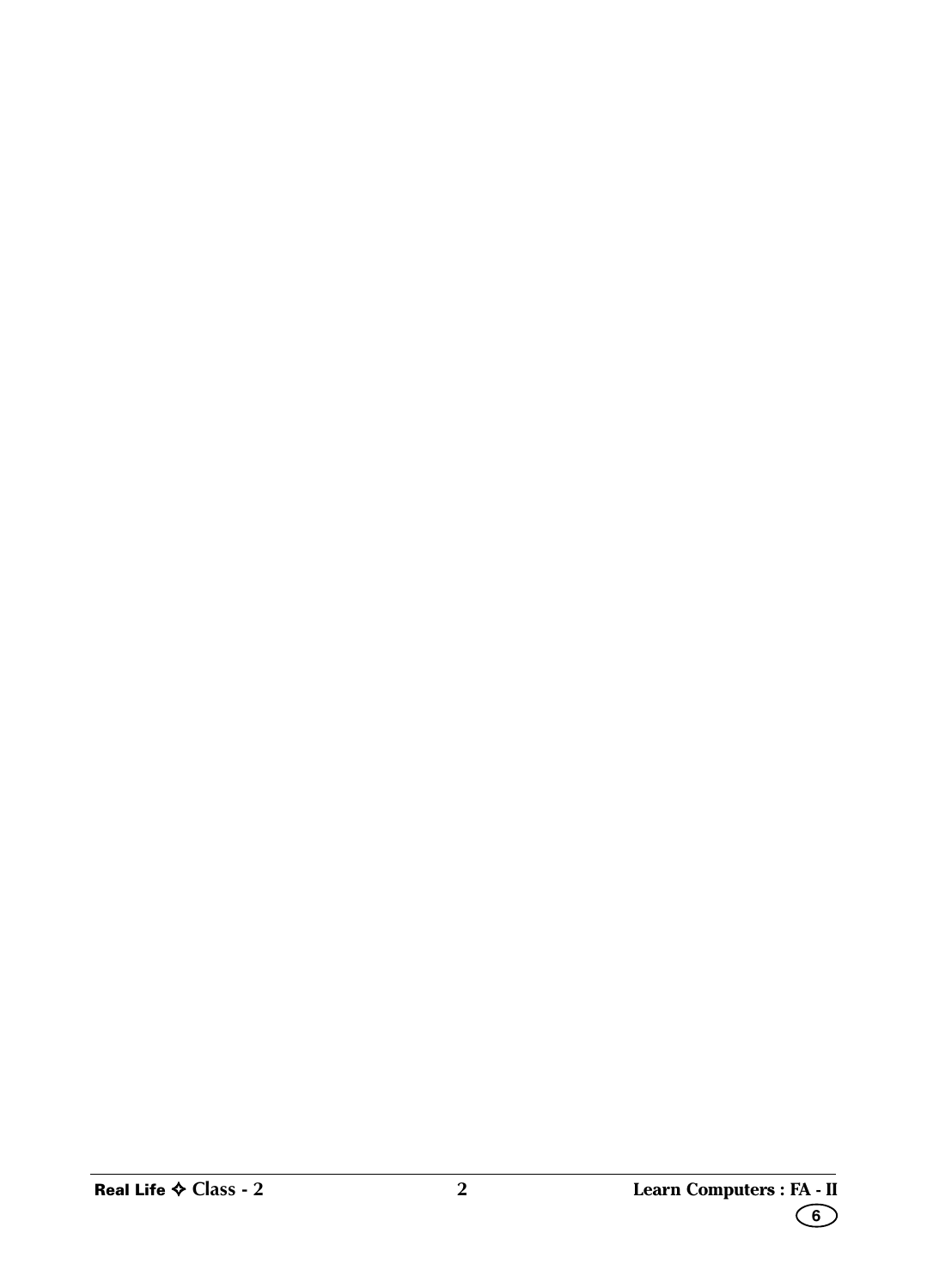| $\partial _{b}$ |    | $C-18$<br><b>Real Life</b><br><b>Learn Computers</b><br><b>Textbook</b> | <b>FORMATIVE ASSESSMENT - III</b>                                   |          | Class - 2     |               |                         |                                       |
|-----------------|----|-------------------------------------------------------------------------|---------------------------------------------------------------------|----------|---------------|---------------|-------------------------|---------------------------------------|
|                 |    | Syllabus:<br>$(Chapter - 4, 5)$                                         | <b>REAL LIFE LEARN COMPUTERS</b>                                    |          |               |               |                         | <b>25</b>                             |
|                 |    | (Pg. No.s: 22-32)                                                       | Time: 1 Hour                                                        |          |               |               | Max. Marks: 25          |                                       |
|                 |    | <b>Name:</b>                                                            |                                                                     |          | <b>Class:</b> |               | <b>Section:</b>         | <b>Roll No.</b>                       |
|                 |    |                                                                         | I. Answer the following questions.                                  |          |               |               |                         | $(5 \times 2 = 10)$                   |
|                 |    |                                                                         | 1. Write about Super computers.                                     |          |               |               |                         |                                       |
|                 |    |                                                                         | 2. Into how many types does the Digital computers classified?       |          |               |               |                         |                                       |
|                 |    |                                                                         | 3. Write about Micro computers.                                     |          |               |               |                         |                                       |
|                 |    |                                                                         | 4. How many generations does the evolution of computers classified? |          |               |               |                         |                                       |
|                 |    |                                                                         | 5. Write about fifth generation computers.                          |          |               |               |                         |                                       |
|                 |    | II. Fill in the blanks:                                                 |                                                                     |          |               |               |                         | $(5 \times 1 = 5)$                    |
|                 |    |                                                                         |                                                                     |          |               |               |                         |                                       |
|                 |    |                                                                         |                                                                     |          |               |               |                         |                                       |
|                 |    |                                                                         |                                                                     |          |               |               |                         |                                       |
|                 |    |                                                                         |                                                                     |          |               |               |                         |                                       |
|                 |    |                                                                         | 5.  possess large storage capacity.                                 |          |               |               |                         |                                       |
|                 |    | III. Match the following :                                              |                                                                     |          |               |               |                         | $(5 \times 1 = 5)$                    |
|                 |    | 1. Fourth generation                                                    |                                                                     | $\Gamma$ | $\mathbf{I}$  | A)            |                         | High speed and large storage capacity |
|                 |    | 2. Mini computers                                                       |                                                                     |          |               | B)            | Signals                 |                                       |
|                 |    | 3. Second generation                                                    |                                                                     |          |               | $\mathcal{C}$ | Vacuum tubes            |                                       |
|                 |    | 4. Analog computers                                                     |                                                                     |          |               | D)            | Transistor              |                                       |
|                 |    | 5. First generation                                                     |                                                                     |          |               | E)            | <b>Micro Processors</b> |                                       |
|                 |    | IV. Fill the missing letters :                                          |                                                                     |          |               |               |                         | $(5 \times 1 = 5)$                    |
|                 | 1. | G<br>Ð                                                                  | L                                                                   |          |               |               |                         |                                       |
|                 | 2. | V E                                                                     | N <sub>G</sub><br>$\mathbf P$                                       |          |               |               |                         |                                       |
|                 | 3. | C R<br>M                                                                | P                                                                   | СE       | OR            |               |                         |                                       |
|                 | 4. | P E<br>E                                                                | S I<br>E                                                            |          |               |               |                         |                                       |
|                 | 5. | A L<br>A                                                                | G                                                                   |          |               |               |                         |                                       |
|                 |    |                                                                         |                                                                     |          | *****         |               |                         |                                       |
|                 |    | Real Life $\diamond$ Class - 2                                          |                                                                     |          |               |               |                         | <b>Learn Computers : FA - III</b>     |
|                 |    |                                                                         |                                                                     |          |               |               |                         |                                       |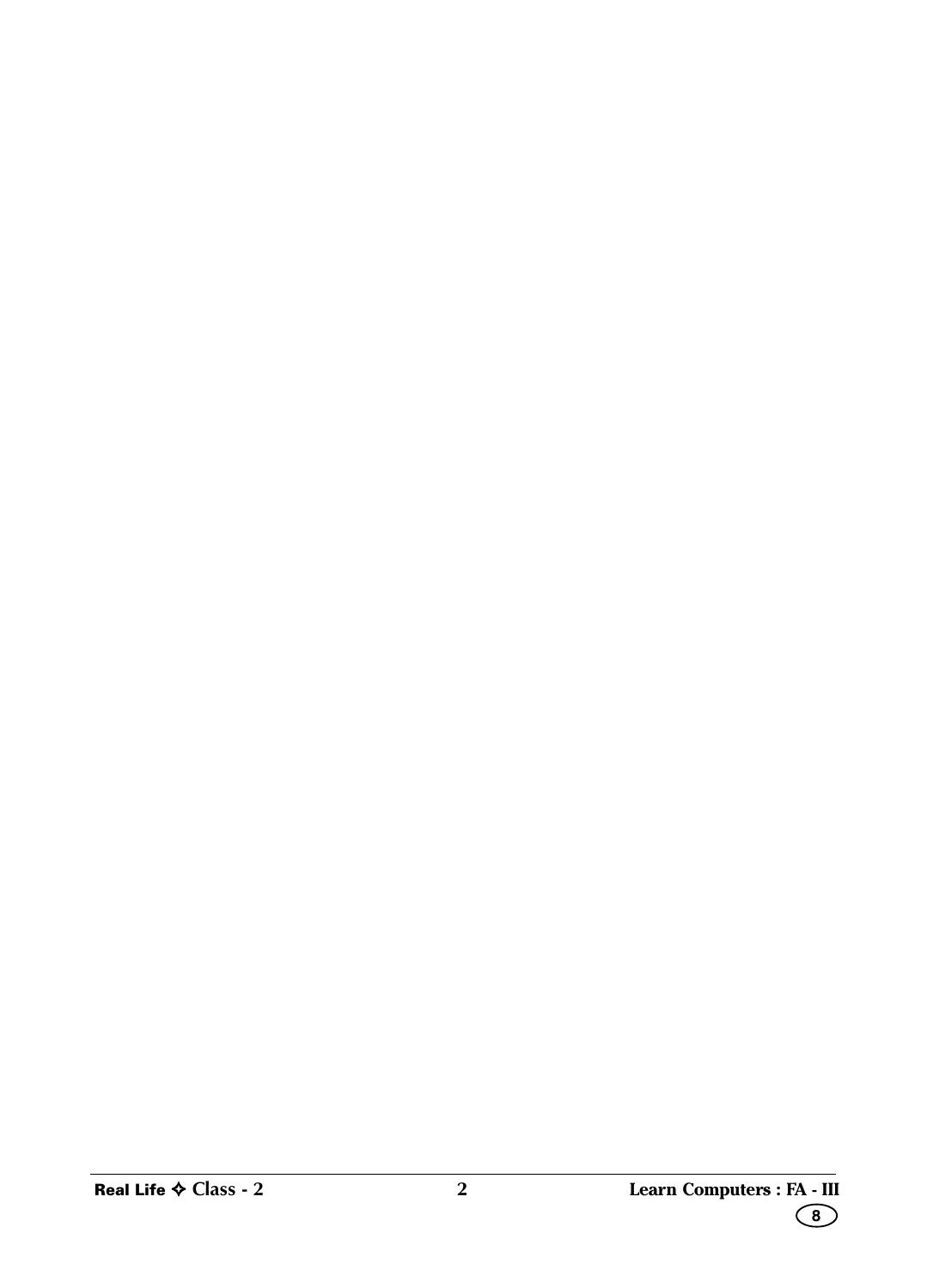|              | <b>Real Life</b><br><b>Learn Computers</b><br><b>Textbook</b> | <b>FORMATIVE ASSESSMENT - IV</b>                | $Class - 2$   |                 |                |                     |
|--------------|---------------------------------------------------------------|-------------------------------------------------|---------------|-----------------|----------------|---------------------|
|              | Syllabus:                                                     | <b>REAL LIFE LEARN COMPUTERS</b>                |               |                 |                | <b>Z5</b>           |
|              | (Chapter - 7)<br>(Pg. No.s: 37-41)                            | Time: 1 Hour                                    |               |                 | Max. Marks: 25 |                     |
| <b>Name:</b> |                                                               |                                                 | <b>Class:</b> | <b>Section:</b> |                | <b>Roll No.</b>     |
|              |                                                               | I. Answer the following questions.              |               |                 |                | $(5 \times 2 = 10)$ |
|              |                                                               | 1. What are the menu's present in Menu Bar?     |               |                 |                |                     |
|              |                                                               | 2. Write the options present in Edit Menu.      |               |                 |                |                     |
| 3.           |                                                               | What are the steps to open Ms-Paint?            |               |                 |                |                     |
| 4.           |                                                               | Write the options of View Menu.                 |               |                 |                |                     |
|              |                                                               | 5. What are the options are there in File Menu? |               |                 |                |                     |
|              | II. Fill in the blanks:                                       |                                                 |               |                 |                | $(5 \times 1 = 5)$  |
|              |                                                               |                                                 |               |                 |                |                     |
|              |                                                               |                                                 |               |                 |                |                     |
|              |                                                               |                                                 |               |                 |                |                     |
|              |                                                               |                                                 |               |                 |                |                     |
|              |                                                               |                                                 |               |                 |                |                     |
|              | III. Match the following :                                    |                                                 |               |                 |                | $(5 \times 1 = 5)$  |
|              | 1. Menu's                                                     | a) $4$                                          |               |                 |                |                     |
|              |                                                               | b) $6$                                          |               |                 |                |                     |
|              |                                                               | c) $5$                                          |               | Ans:            |                |                     |
|              | 2. View Menu                                                  | a) Menu bar                                     |               |                 |                |                     |
|              |                                                               |                                                 |               |                 |                |                     |
|              |                                                               | b) Page setup                                   |               |                 |                |                     |
|              |                                                               | c) Status bar                                   |               | Ans:            |                |                     |
|              | 3. File Menu                                                  | a) Select All                                   |               |                 |                |                     |
|              |                                                               | b) Print Preview                                |               |                 |                |                     |
|              |                                                               | c) Cut                                          |               | Ans :           |                |                     |
|              | 4. Menu bar                                                   | a) Image                                        |               |                 |                |                     |
|              |                                                               | b) Paste                                        |               |                 |                |                     |
|              |                                                               | c) Programs                                     |               | Ans:            |                |                     |
|              |                                                               |                                                 |               |                 |                |                     |

 $\mathbf{I}$  $\overline{\phantom{a}}$  $\mathsf{l}$  $\overline{1}$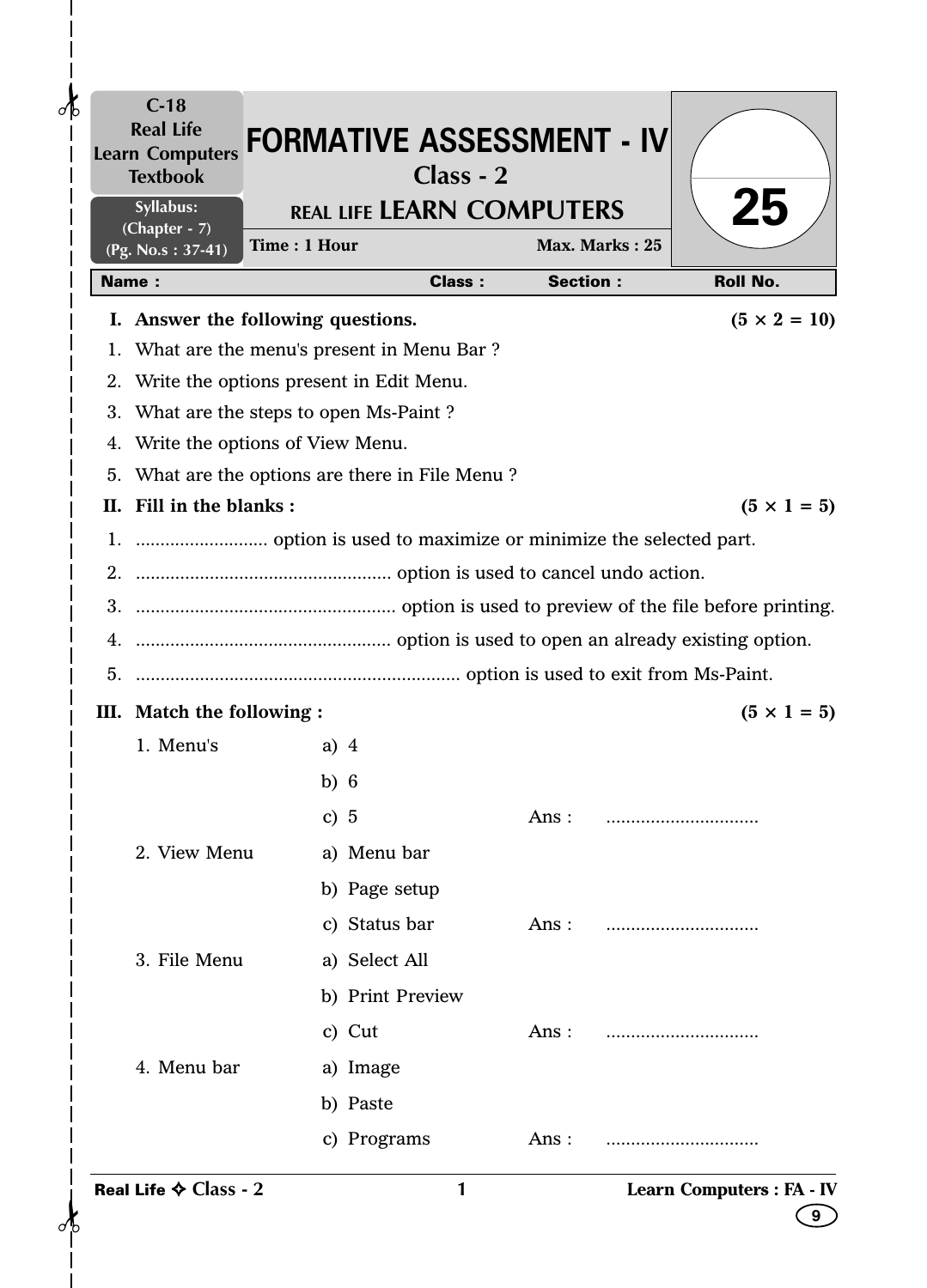| 5. Edit Menu                                   | a) Tool Box                                                       |      |  |  |
|------------------------------------------------|-------------------------------------------------------------------|------|--|--|
|                                                | b) Clear Selection                                                |      |  |  |
|                                                | c) Print                                                          | Ans: |  |  |
| IV. Write 'Yes' or 'No':                       | $(5 \times 1 = 5)$                                                |      |  |  |
| 1. Print option is used to exit from Ms-Paint. |                                                                   |      |  |  |
| 2. Copy is used to cut the selected part.      |                                                                   |      |  |  |
|                                                | 3. Save is used to save the already saved file with another name. |      |  |  |
| 4. Redo is used to cancel the undo action.     |                                                                   |      |  |  |
| 5. Tool box consists of tools.                 |                                                                   |      |  |  |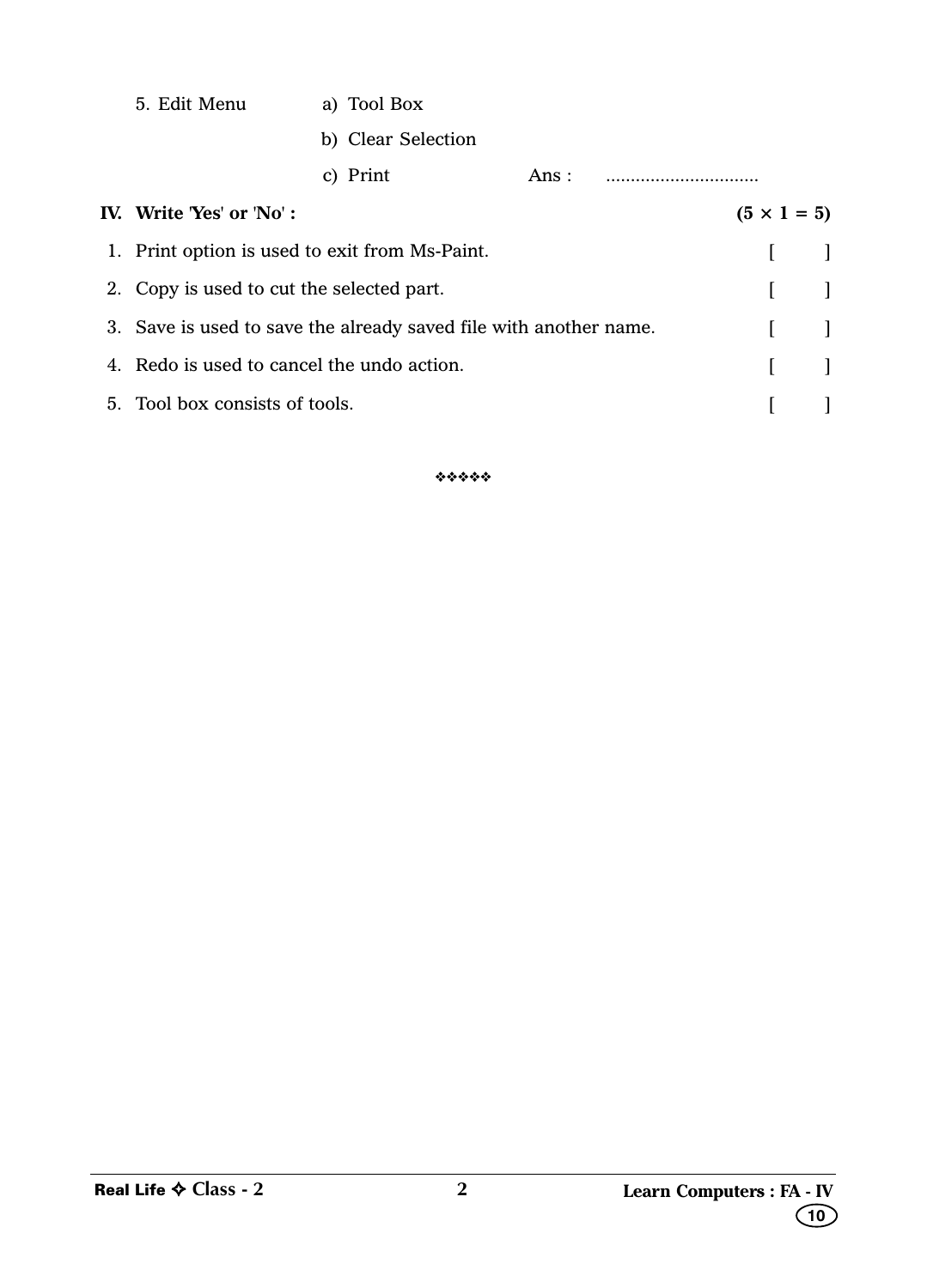| ⊲թ | $C-18$<br><b>Real Life</b><br><b>Learn Computers</b><br><b>Textbook</b> | <b>SUMMATIVE ASSESSMENT - I</b>                                 | $Class - 2$   |                 |                                |
|----|-------------------------------------------------------------------------|-----------------------------------------------------------------|---------------|-----------------|--------------------------------|
|    | Syllabus:<br>$\overline{(1 - 3 \text{ Chapters})}$                      | <b>REAL LIFE LEARN COMPUTERS</b>                                |               |                 | 50                             |
|    | (Pg. No.s: 5-21)                                                        | Time: 21/2 Hours                                                |               | Max. Marks: 50  |                                |
|    | <b>Name:</b>                                                            |                                                                 | <b>Class:</b> | <b>Section:</b> | <b>Roll No.</b>                |
|    |                                                                         | I. Answer the following questions.                              |               |                 | $(5 \times 3 = 15)$            |
|    |                                                                         | 1. Explain about control unit.                                  |               |                 |                                |
|    |                                                                         | 2. How many instructions can a computer carry in one second?    |               |                 |                                |
|    |                                                                         | 3. How many parts does a computer consists of ?                 |               |                 |                                |
|    |                                                                         | 4. How does a computer work? Fast or slow?                      |               |                 |                                |
|    | 5. Explain about the :                                                  |                                                                 |               |                 |                                |
|    |                                                                         | 1) Shift keys 2) Caps Lock                                      |               |                 |                                |
|    |                                                                         | II. Answer any ONE of the following questions.                  |               |                 | $(1 \times 5 = 5)$             |
|    |                                                                         | 1. Explain about the Arithmetic and Logic unit / Memory Unit.   |               |                 |                                |
|    |                                                                         | 2. What are the five advantages of a computer?                  |               |                 |                                |
|    | III. Fill in the blanks.                                                |                                                                 |               |                 | $(5 \times 1 = 5)$             |
| 1. |                                                                         | The operations such as Addition, Subtraction are done by  unit. |               |                 |                                |
|    |                                                                         |                                                                 |               |                 |                                |
|    |                                                                         | 3.  key is used to erase a character backwards.                 |               |                 |                                |
| 4. |                                                                         |                                                                 |               |                 |                                |
|    |                                                                         | 5. Computers always produce correct                             |               |                 |                                |
|    | IV. Write the missing letters.                                          |                                                                 |               |                 | $(5 \times 2 = 10)$            |
|    | 1. $ST_R_GE$                                                            |                                                                 |               |                 |                                |
|    | 2. $A_C_C_R$                                                            |                                                                 |               |                 |                                |
|    | 3. $C_M_{--}T_R$                                                        |                                                                 |               |                 |                                |
|    | 4. $S_{P_ - D}$                                                         |                                                                 |               |                 |                                |
|    | 5. I P T                                                                |                                                                 |               |                 |                                |
|    | Real Life $\diamond$ Class - 2                                          |                                                                 | 1             |                 | Learn Computers : SA - I<br>11 |

 $\mathbf{I}$  $\mathsf{l}$  $\mathbf l$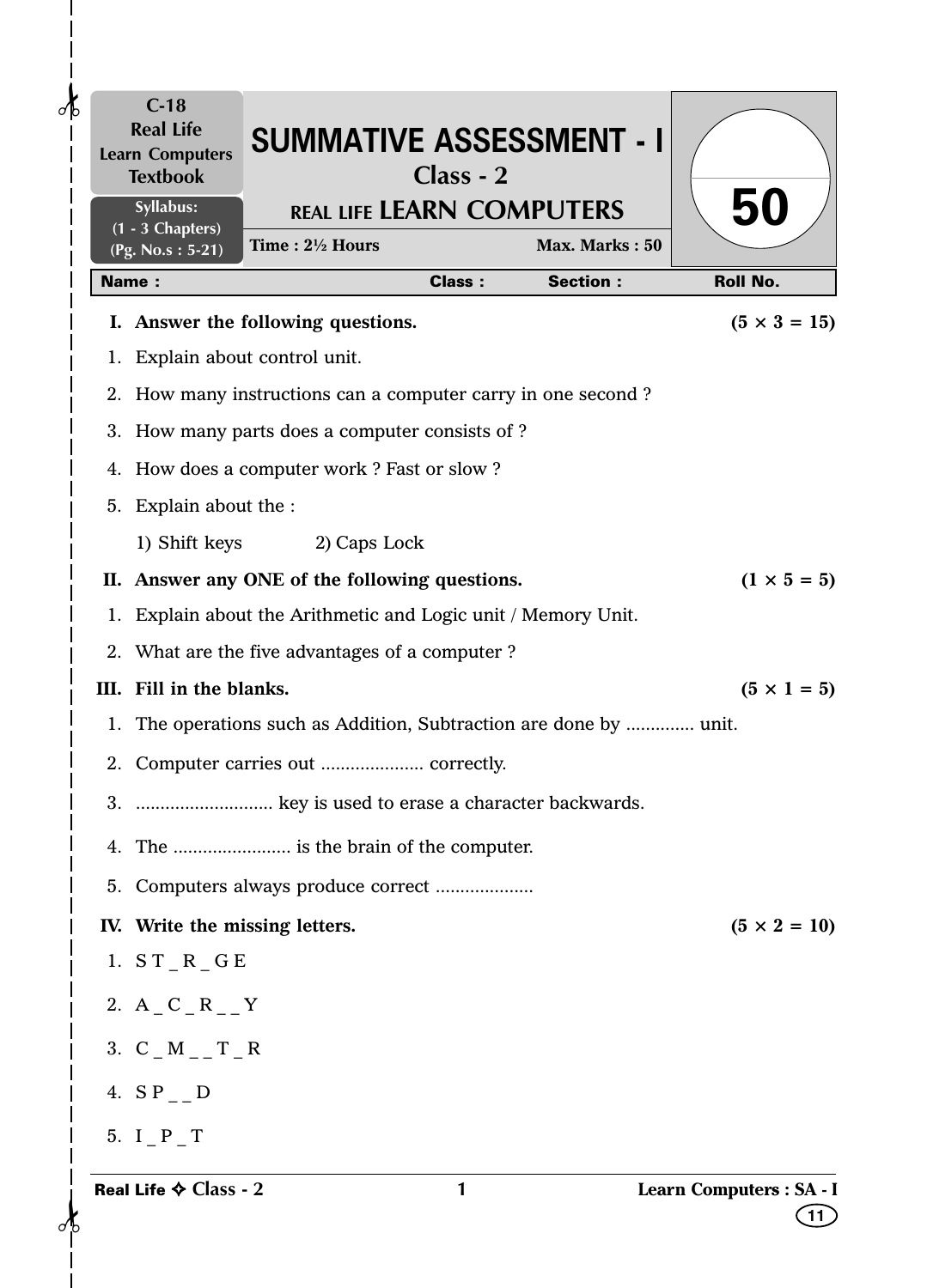| A                                                                     |        |              |              |               | B                                               |                  |   |                    |
|-----------------------------------------------------------------------|--------|--------------|--------------|---------------|-------------------------------------------------|------------------|---|--------------------|
| 1. Symbol keys                                                        |        | $\mathbf{I}$ | $\mathbf{I}$ | A)            | special functions                               |                  |   |                    |
| 2. Home key                                                           |        | ſ            | 1            | B)            | carry millions of instructions in one<br>second |                  |   |                    |
| 3. Output Unit                                                        |        | L            | $\mathbf{I}$ | $\mathcal{C}$ | beginning of the line                           |                  |   |                    |
| 4. Functional keys                                                    |        | L            | $\mathbf{I}$ | D)            | $\omega, \#$ , \$                               |                  |   |                    |
| 5. Speed                                                              |        |              | 1            | E)            | see the results of processed data               |                  |   |                    |
| VI. Choose the correct answer.                                        |        |              |              |               |                                                 |                  |   | $(5 \times 1 = 5)$ |
| 1.  key is used to bring the cursor to the end of the line at a time. |        |              |              |               |                                                 |                  |   |                    |
| A) End                                                                |        | B) Delete    |              |               | $C)$ Alt                                        | D) Escape        |   |                    |
| 2. Computer consists of  parts.                                       |        |              |              |               |                                                 |                  |   | $\mathbf{I}$       |
| A) 3                                                                  | $B)$ 4 |              |              |               | $C$ ) 5                                         | D) None of these |   |                    |
| 3.  is the brain of the computer.                                     |        |              |              |               |                                                 |                  | ſ |                    |
| A) A.L.U.                                                             |        | B) M.U.      |              |               | C) C.U.                                         | D) C.P.U.        |   |                    |
| 4.  is an example of input device.                                    |        |              |              |               |                                                 |                  |   |                    |
| A) Scanner                                                            |        | B) Monitor   |              |               | C) Printer                                      | D) None of these |   |                    |
| 5. A.L.U. performs                                                    |        |              |              |               |                                                 |                  |   | $\blacksquare$     |
| A) Arithmetic                                                         |        | B) Logical   |              |               | C) Both $A & B$                                 | D) None of these |   |                    |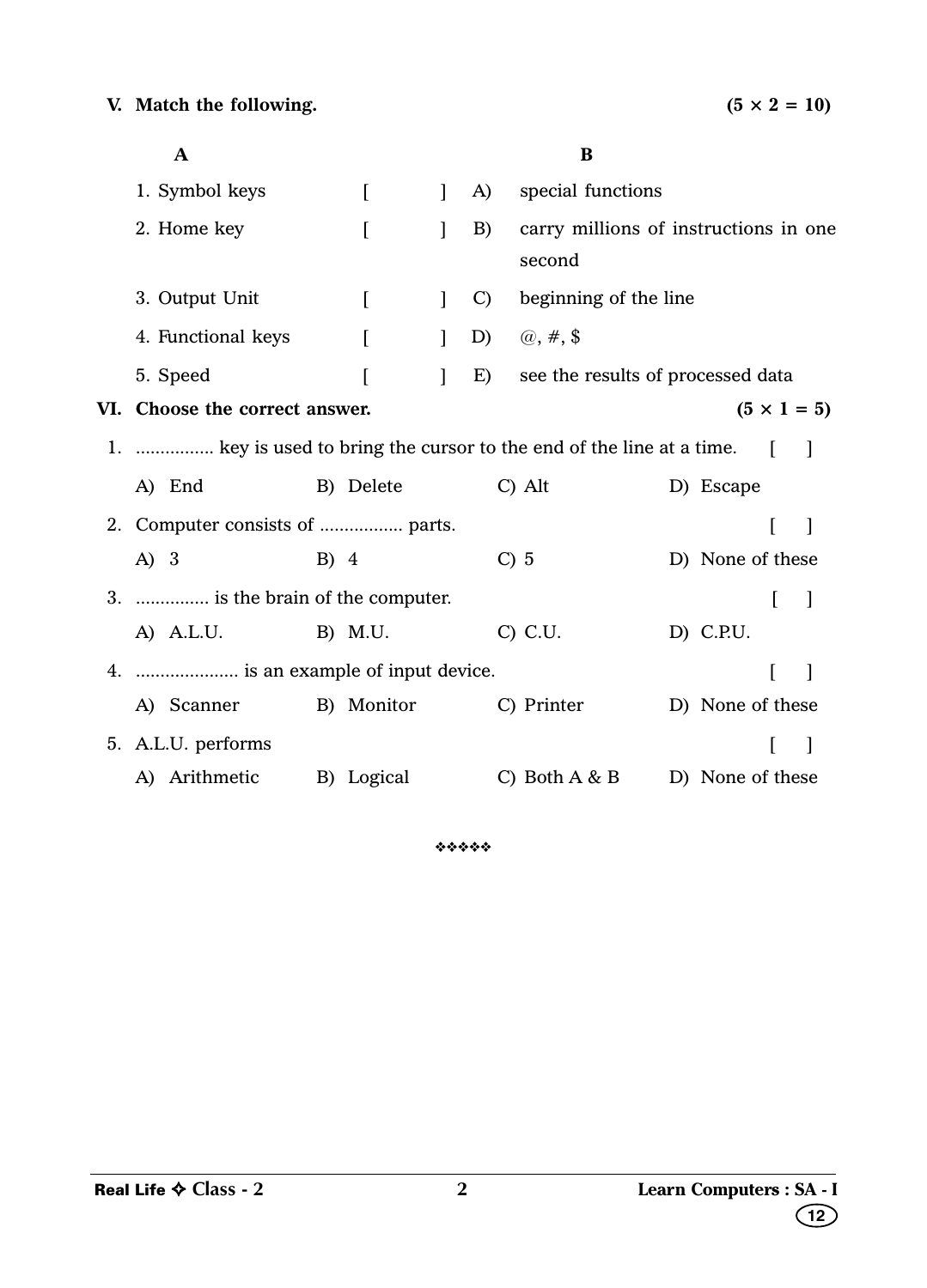|              | $C-18$<br><b>Textbook</b>                 | Learn Computers SUMMATIVE ASSESSMENT - II                           | $Class - 2$   |                 |                                 |
|--------------|-------------------------------------------|---------------------------------------------------------------------|---------------|-----------------|---------------------------------|
|              | Syllabus:                                 | <b>REAL LIFE LEARN COMPUTERS</b>                                    |               |                 | 50                              |
|              | (1 - 6 Chapters)<br>(Pg. No.s: $5 - 36$ ) | Time: 21/2 Hours                                                    |               | Max. Marks: 50  |                                 |
| <b>Name:</b> |                                           |                                                                     | <b>Class:</b> | <b>Section:</b> | <b>Roll No.</b>                 |
|              |                                           | I. Answer the following questions.                                  |               |                 | $(5 \times 3 = 15)$             |
|              |                                           | 1. How many generations does the evolution of computers classified? |               |                 |                                 |
|              | 2. Explain about :                        |                                                                     |               |                 |                                 |
|              | 1) Page up                                | 2) Arrow keys and 3) Caps Lock                                      |               |                 |                                 |
|              |                                           | 3. Write about Super computers.                                     |               |                 |                                 |
|              |                                           | 4. How can we shutdown the computer?                                |               |                 |                                 |
| 5.           |                                           | Into how many types does the Digital computers classified?          |               |                 |                                 |
|              |                                           | II. Answer any ONE of the following questions.                      |               |                 | $(1 \times 5 = 5)$              |
| 1.           |                                           | Write about fourth generation computers.                            |               |                 |                                 |
|              |                                           | 2. Write the advantages of a computer.                              |               |                 |                                 |
|              | III. Fill in the blanks.                  |                                                                     |               |                 | $(5 \times 1 = 5)$              |
|              |                                           |                                                                     |               |                 |                                 |
|              |                                           | 2. In third generation computers  were used.                        |               |                 |                                 |
|              |                                           | 3.  possess large storage capacity.                                 |               |                 |                                 |
|              |                                           | 4.  generation computers are still in development.                  |               |                 |                                 |
|              |                                           |                                                                     |               |                 |                                 |
|              |                                           | IV. Write the missing letters.                                      |               |                 | $(5 \times 2 = 10)$             |
| 1.<br>D      | V E                                       | N <sub>G</sub><br>$\mathbf P$                                       |               |                 |                                 |
| 2.           |                                           | M T<br>B                                                            | S             |                 |                                 |
|              |                                           |                                                                     |               |                 |                                 |
| 3.<br>S T    | R                                         | G E                                                                 |               |                 |                                 |
| 4.           | R <sub>C</sub>                            | T <sub>S</sub>                                                      |               |                 |                                 |
| 5. M         | CR                                        |                                                                     |               |                 |                                 |
|              | Real Life $\diamond$ Class - 2            |                                                                     | 1             |                 | Learn Computers : SA - II<br>13 |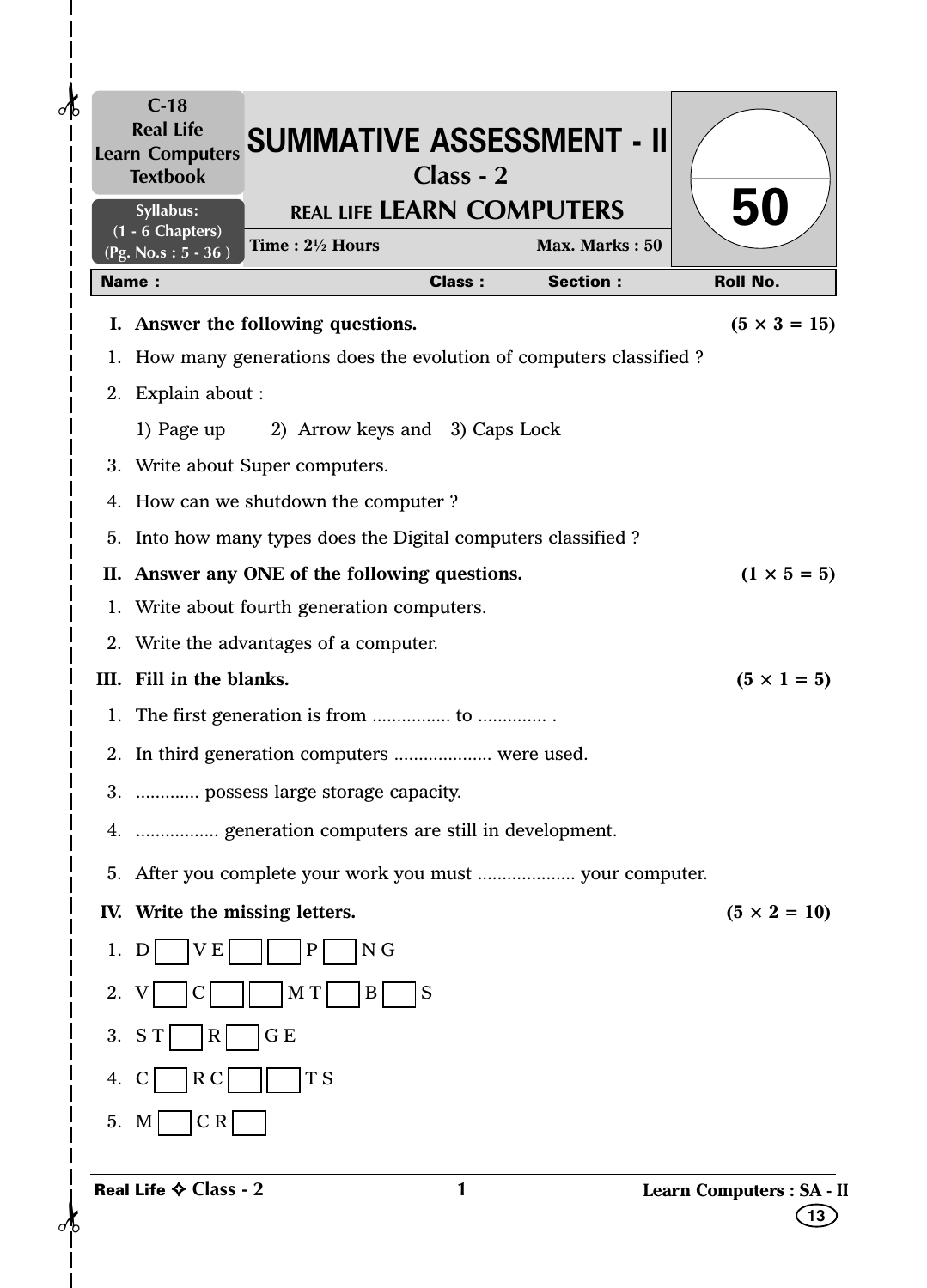|    | $\mathbf A$                                       |                  |              |               | $\bf{B}$                            |                  |   |                    |
|----|---------------------------------------------------|------------------|--------------|---------------|-------------------------------------|------------------|---|--------------------|
|    | 1. Fourth generation                              | L                | $\mathbf{I}$ | A)            | Compute                             |                  |   |                    |
|    | 2. Computer                                       | $\left[ \right]$ | 1            | B)            | Micro processors                    |                  |   |                    |
|    | 3. Switch off                                     | L                | 1            | $\mathcal{C}$ | <b>Digits</b>                       |                  |   |                    |
|    | 4. Start                                          | L                |              | D)            | Shutting down                       |                  |   |                    |
|    | 5. Digital computers                              |                  |              | E)            | Desktop                             |                  |   |                    |
|    | VI. Choose the correct answer.                    |                  |              |               |                                     |                  |   | $(5 \times 1 = 5)$ |
|    | 1. Computers are classified into  categories.     |                  |              |               |                                     |                  | ſ |                    |
|    | A) Two                                            | B) Three         |              |               | C) Four                             | D) Five          |   |                    |
|    | 2. Micro processor chip contains thousands of     |                  |              |               |                                     |                  | ſ | 1                  |
|    | A) I.C'S                                          | B) Disks         |              |               | C) Transistors                      | D) Vacuum Tubes  |   |                    |
|    | 3. The computers which use signals as input       |                  |              |               |                                     |                  |   |                    |
|    | A) Analog computers                               |                  |              |               | B) Digital computers                |                  |   |                    |
|    | C) Mini computers                                 |                  |              |               | D) Super computers                  |                  |   |                    |
|    | 4. The Fourth Generation computers are made up of |                  |              |               |                                     |                  |   | $\mathbf{I}$       |
|    | A) Vacuum Tubes B) Transistors                    |                  |              |               | C) IC's<br>D) Micro processor chips |                  |   |                    |
| 5. | The third generation is from                      |                  |              |               |                                     |                  |   |                    |
|    | A) 1959 – 1964                                    | B) $1951 - 1958$ |              |               | C) $1965 - 1970$                    | D) $1971 - 1976$ |   |                    |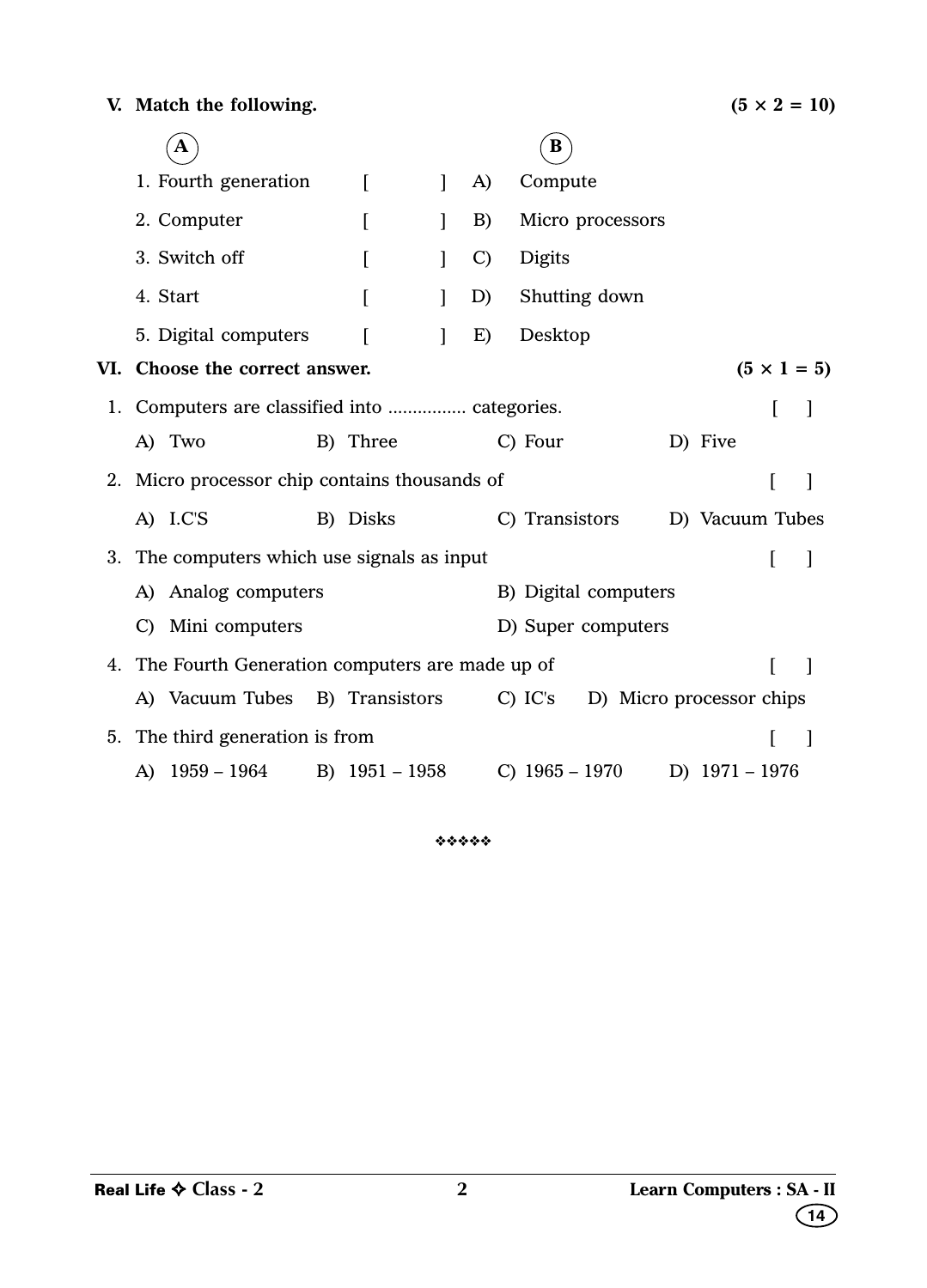| $C-18$<br><b>Real Life</b><br><b>SUMMATIVE ASSESSMENT - III</b><br><b>Learn Computers</b><br>$Class - 2$<br><b>Textbook</b><br><b>REAL LIFE LEARN COMPUTERS</b><br>Syllabus:<br>(Chapters 1 to 8) | 50                  |
|---------------------------------------------------------------------------------------------------------------------------------------------------------------------------------------------------|---------------------|
| Max. Marks: 50<br>Time: $2\frac{1}{2}$ Hours<br>(Pg. No.s: $5 - 46$ )                                                                                                                             |                     |
| <b>Class:</b><br><b>Section:</b><br><b>Name:</b>                                                                                                                                                  | <b>Roll No.</b>     |
| I. Answer the following questions.                                                                                                                                                                | $(5 \times 3 = 15)$ |
| 1. How can we shutdown the computer?                                                                                                                                                              |                     |
| 2. Does a computer make mistake?<br>3. Write the options present in Edit Menu.                                                                                                                    |                     |
| 4. Explain about vacuum tubes.                                                                                                                                                                    |                     |
| 5. What is Hardware?                                                                                                                                                                              |                     |
|                                                                                                                                                                                                   |                     |
| II. Answer any ONE of the following questions.<br>1. What are the menu's present in Menu Bar?                                                                                                     | $(1 \times 5 = 5)$  |
| 2. Give three examples of Hardware and Software.                                                                                                                                                  |                     |
| III. Fill in the blanks:                                                                                                                                                                          | $(5 \times 1 = 5)$  |
|                                                                                                                                                                                                   |                     |
| 2. We can feel, touch or see the                                                                                                                                                                  |                     |
|                                                                                                                                                                                                   |                     |
| 4. Digital computers represent data in the form of                                                                                                                                                |                     |
|                                                                                                                                                                                                   |                     |
| IV. Write the missing letters.                                                                                                                                                                    | $(5 \times 2 = 10)$ |
| 1. $A_P I_A T I_N$                                                                                                                                                                                |                     |
| 2. $C$ $M$ $U$ $E$ $R$                                                                                                                                                                            |                     |
|                                                                                                                                                                                                   |                     |
| 3. $D$ $V E$ $P$ $N G$                                                                                                                                                                            |                     |
| 4. $S$ $F$ T W $_R$                                                                                                                                                                               |                     |
| 5. $AC$ $U$ $AC$                                                                                                                                                                                  |                     |

 $\frac{1}{1}$